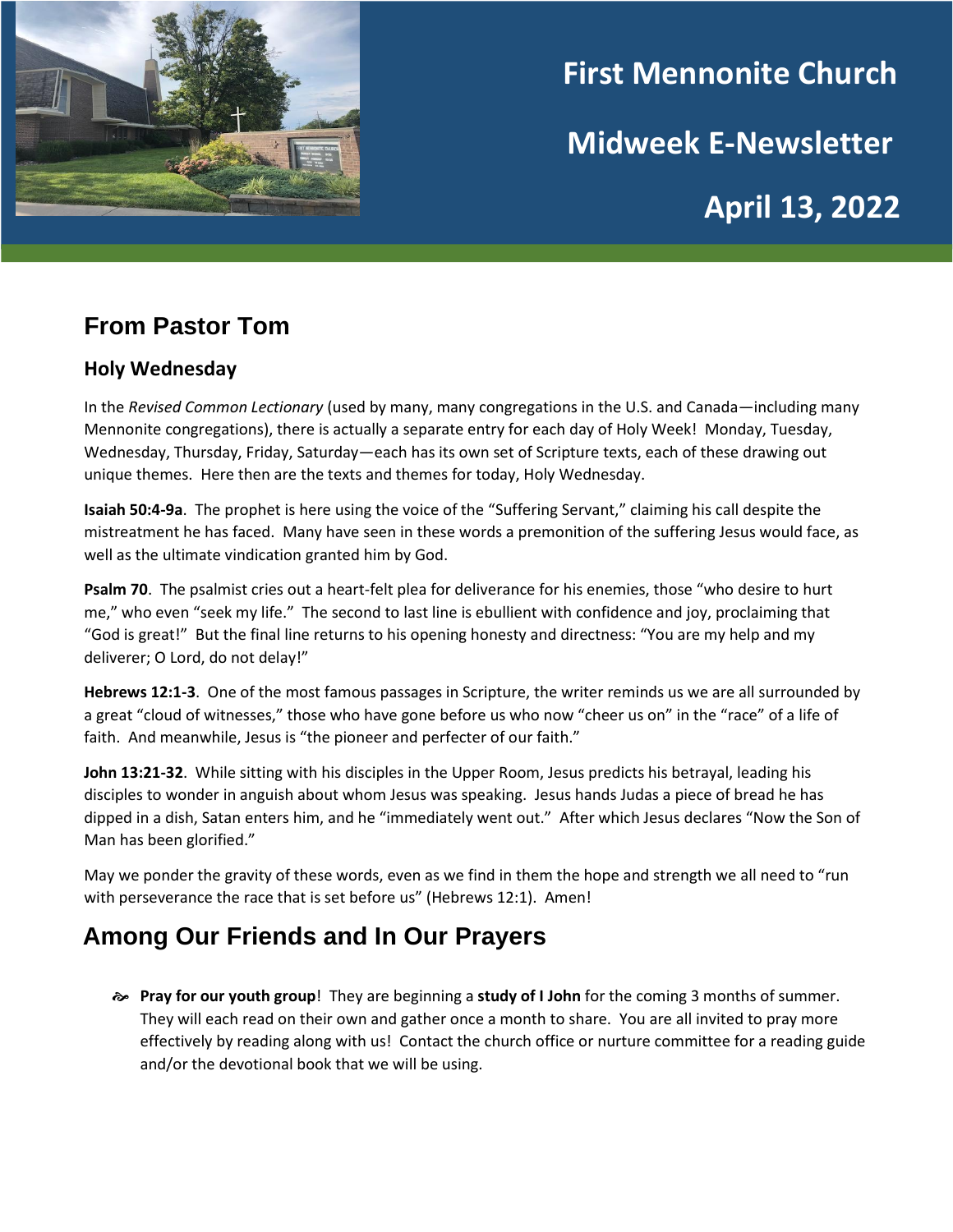## **Upcoming Events**

- **Summer Food 4 Kids** is starting on May 31 at Trinity Mennonite Church at 211 South Elm. It will be inperson dining this year, feeding children who face food scarcity during the summer. We need your help to sit with kids at the table and take an interest in their lives. These kids need good male role models. So, men, if you have the noon-hour free, please sign up for one day during the week. You even get a good hot meal free! We need 5 people per day. Call Trinity at 620-947-3824 and reserve your day of the week.
- **Western District Women in Mission** invites all women to a virtual "Meet-up" on Tuesday, April 26th, 7:00 8:30 p.m. Lorraine Avenue Mennonite Church in Wichita will share about their Knit4Peace project. Then Sarah Augustine will discuss her personal life journey and book she authored called The Land is Not Empty: Following Jesus in Dismantling the Doctrine of Discovery (Herald Press, 2021). Email [westerndistrictwomen@gmail.com](mailto:westerndistrictwomen@gmail.com) by Monday, April 25 and you will be sent the Zoom link.
- Save the Date Saturday, April 30 there will be a **book sale** outside the WDC Offices in North Newton, KS with donations and old library books looking for new homes.
- **The McPherson Community Brass Choir** under the Direction of Jerry Toews will give a Sunday afternoon Concert in The Church of the Brethren, 201 N. Carrie, McPherson, KS on Apr. 24 at 4pm. FREE and FUN. Everyone is invited.

#### **Tabor College:**

**\*Friday, April 22 – Switchgrass String Quartet** – From Mozart to Modern, 7:00 pm

#### **Bethel college:**

**\*Tues., April 19 – Orchestra concert** under the direction of Kristopher Hilding, 7:30 p.m., Memorial Hall. **\*Fri., April 22 - student Bryce Wilson, junior saxophone recital,** 7 p.m., Ad Building chapel

#### **Other Announcements**

- **Planning to update the bulletin board with our family photos**! They will be arranged as -those in Hillsboro, -those scattered abroad, and -those "among the great cloud of witnesses". If you have a newer photo of yourself or your family that you would like to use, please bring it by or email it.
- **Summer Camp and Retreat information** is up on the bulletin board in the hall for both Camp Mennoscah and Rocky Mountain Mennonite Camp.
- **Main Street Ministries:** Looking for a way to help your community? Consider volunteering at Main Street Ministries! We have many ways you can help.

1. Transportation -appointments -elementary school drop off and pick up -Walmart donation pick up -Church 2. Child Care -Sundays (4:15pm-6pm) -Tuesday Bible Study (5pm-7pm)